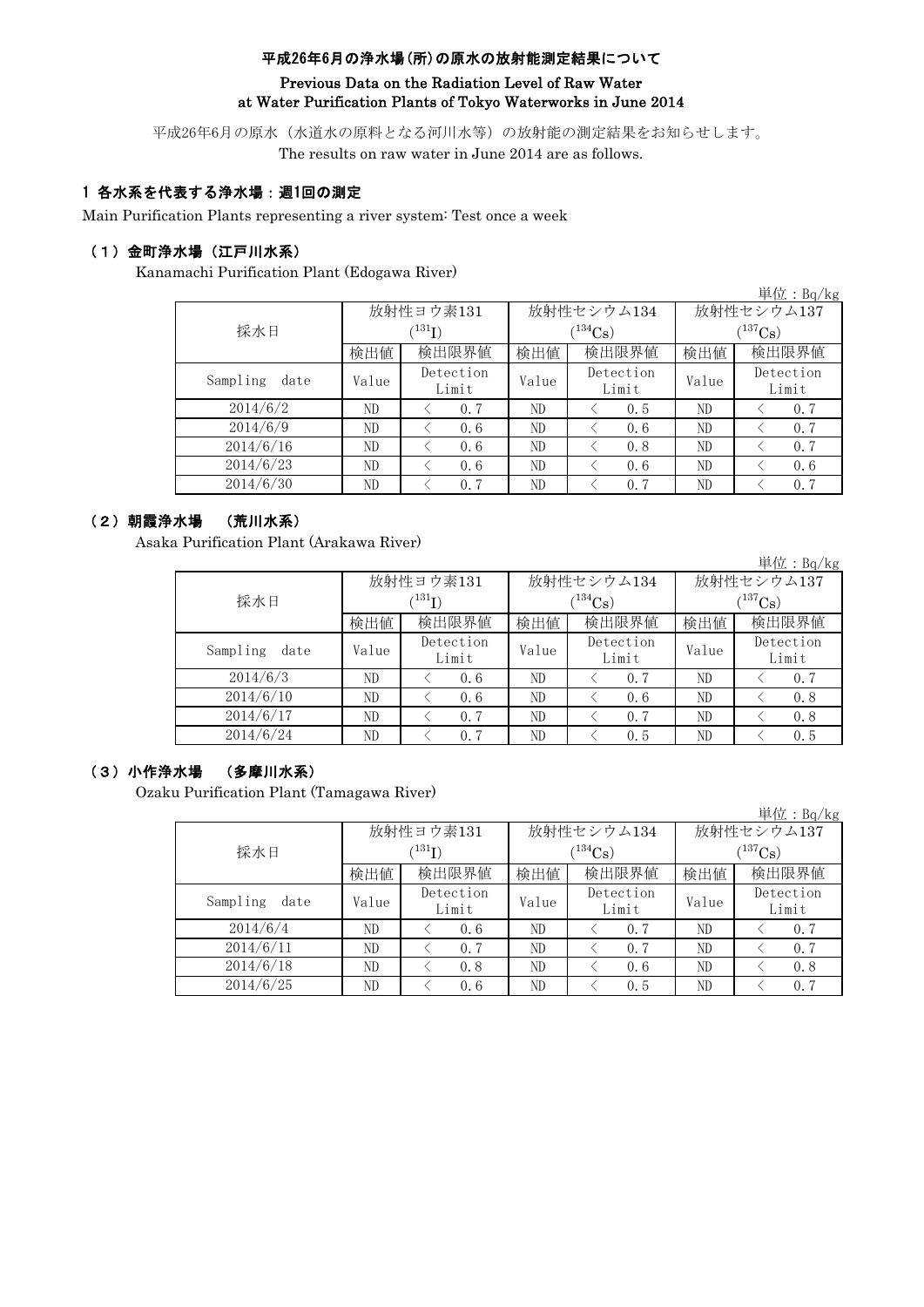# (4)東村山浄水場 (多摩川・荒川水系)

Higashi-murayama Purification Plant (Tamagawa・Arakawa River)

|                  |                          |                    |       |                    |              | 単位 : Bq/kg         |  |
|------------------|--------------------------|--------------------|-------|--------------------|--------------|--------------------|--|
|                  |                          | 放射性ヨウ素131          |       | 放射性セシウム134         | 放射性セシウム137   |                    |  |
| 採水日              | $^{\prime\,131}{\rm I)}$ |                    |       | $(134)$ Cs         | $(^{137}Cs)$ |                    |  |
|                  | 検出値                      | 検出限界値              | 検出値   | 検出限界値              | 検出値          | 検出限界値              |  |
| Sampling<br>date | Value                    | Detection<br>Limit | Value | Detection<br>Limit | Value        | Detection<br>Limit |  |
| 2014/6/5         | ND                       | 0.6                | ND    | 0.7                | ND           | 0.7                |  |
| 2014/6/12        | ND                       | 0.7                | ND    | 0.7                | ND           | 0.7                |  |
| 2014/6/19        | ND                       | 0.7                | ND    | 0.5                | ND           | 0.7                |  |
| 2014/6/26        | ND                       | 0.7                | ND    | 0.8                | ND           | 0.7                |  |

# (5)長沢浄水場 (相模川水系)

Nagasawa Purification Plant (Sagamigawa River)

|                  |               |                    |       |                    |             | 単位: Bq/kg          |  |
|------------------|---------------|--------------------|-------|--------------------|-------------|--------------------|--|
|                  |               | 放射性ヨウ素131          |       | 放射性セシウム134         | 放射性セシウム137  |                    |  |
| 採水日              | $^{(131)}$ I) |                    |       | $(134)$ Cs         | $(137)$ Cs) |                    |  |
|                  | 検出値           | 検出限界値              | 検出値   | 検出限界値              | 検出値         | 検出限界値              |  |
| Sampling<br>date | Value         | Detection<br>Limit | Value | Detection<br>Limit | Value       | Detection<br>Limit |  |
| 2014/6/6         | ND            | 0.6                | ND    | 0.7                | ND          | 0.8                |  |
| 2014/6/13        | ND            | 0.6                | ND    | 0.7                | ND          | 0.8                |  |
| 2014/6/20        | ND            | 0.5                | ND    | 0.7                | ND          | 0.8                |  |
| 2014/6/27        | ND            | 0.6                | ND    | 0.7                | ND          | 0.6                |  |

#### 2 その他の主要浄水場:概ね月1回の測定

Other Main Purification Plants: Test mostly once a month

|                     |                            |                  |       |                    |       |                    |            | 単位:Bq/kg           |
|---------------------|----------------------------|------------------|-------|--------------------|-------|--------------------|------------|--------------------|
|                     |                            |                  |       | 放射性ヨウ素131          |       | 放射性セシウム134         | 放射性セシウム137 |                    |
| 浄水所                 | 水源                         | 採水日              |       | $(^{131}I)$        |       | $(^{134}Cs)$       |            | $(^{137}Cs)$       |
|                     |                            |                  | 検出値   | 検出限界値              | 検出値   | 検出限界値              | 検出値        | 検出限界値              |
| Monitoring<br>point | Water<br>resource          | Sampling<br>date | Value | Detection<br>Limit | Value | Detection<br>Limit | Value      | Detection<br>Limit |
| 三郷<br>Misato        | 江戸川水系<br>Edogawa<br>River  | 2014/6/3         | ND    | 0.6<br>$\lt$       | ND    | 0.5<br>$\langle$   | ND         | 0.8<br>$\langle$   |
| 三園<br>Misono        | 荒川水系<br>Arakawa<br>River   | 2014/6/3         | ND    | 0.6<br>$\lt$       | ND    | 0.5<br>$\lt$       | ND         | 0.7<br>⟨           |
| 砧<br>Kinuta         | 多摩川水系<br>Tamagawa<br>River | 2014/6/5         | ND    | 0.8<br>$\lt$       | ND    | $\langle$<br>0.6   | ND         | 0.9<br>$\langle$   |
| 境<br>Sakai          | 多摩川水系<br>Tamagawa<br>River | 2014/6/5         | ND    | 0.7<br>$\langle$   | ND.   | 0, 7<br>$\lt$      | ND         | 0.8<br>$\langle$   |
| 砧下<br>Kinutashimo   | 多摩川水系<br>Tamagawa<br>River | 2014/6/11        | ND    | 0.7<br>$\langle$   | ND    | 0.7<br>$\lt$       | ND         | 0.8<br>⟨           |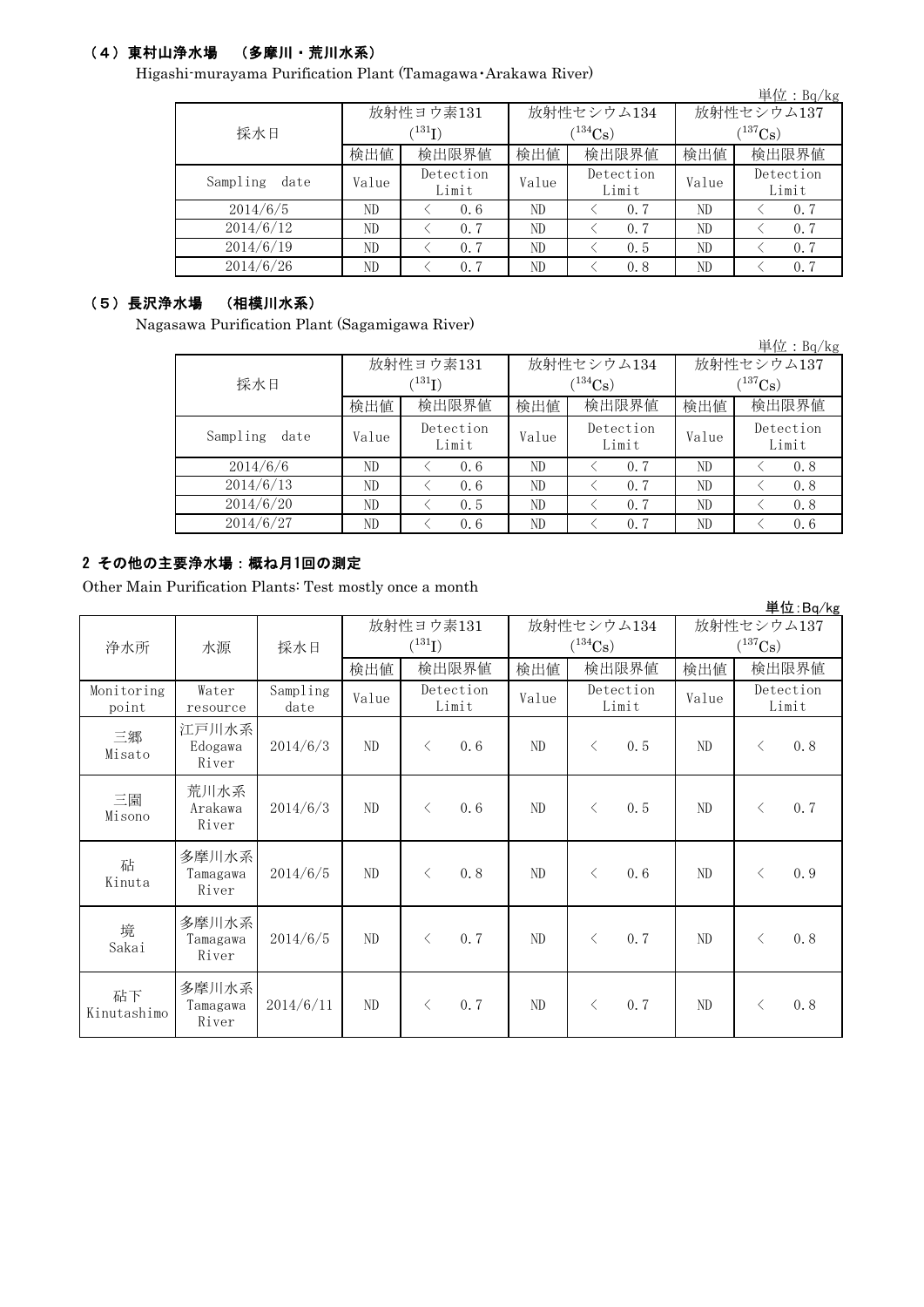## 3 多摩地区等の表流水・伏流水・浅井戸を水源とする浄水所:概ね月1回の測定

Water purification plants using surface water, subsoil water, or shallow well water in Tama Area: Test mostly once a month

|                  |                  |       |                    |       |                       |            | 単位: Bq/kg             |
|------------------|------------------|-------|--------------------|-------|-----------------------|------------|-----------------------|
|                  |                  |       | 放射性ヨウ素131          |       | 放射性セシウム134            | 放射性セシウム137 |                       |
| 浄水所              | 採水日              |       | $(^{131}I)$        |       | $(^{134}\mathrm{Cs})$ |            | $(^{137}\mathrm{Cs})$ |
|                  |                  | 検出値   | 検出限界値              | 検出値   | 検出限界値                 | 検出値        | 検出限界値                 |
| Monitoring point | Sampling<br>date | Value | Detection<br>Limit | Value | Detection<br>Limit    | Value      | Detection<br>Limit    |
| 戸倉<br>Tokura     | 2014/6/9         | ND    | 0.6<br>$\langle$   | ND    | 0.6<br>$\langle$      | ND         | 0.7<br>$\langle$      |
| 乙津<br>Ottsu      | 2014/6/9         | ND    | 0.7<br>$\langle$   | ND    | $\lt$<br>0.6          | ND         | 0.8<br>$\langle$      |
| 日原<br>Nippara    | 2014/6/11        | ND    | 0.7<br>$\langle$   | ND    | 0.6<br>$\langle$      | ND         | 0.8<br>$\langle$      |
| 氷川<br>Hikawa     | 2014/6/11        | ND    | 0.7<br>$\langle$   | ND    | 0.5<br>$\langle$      | ND         | 0.7<br>$\langle$      |
| 棚沢<br>Tanasawa   | 2014/6/17        | ND    | 0.8<br>$\langle$   | ND    | $\langle$<br>0.6      | ND         | 0.8<br>$\langle$      |
| 大丹波<br>Otaba     | 2014/6/17        | ND    | 0.8<br>$\langle$   | ND    | 0.7<br>$\lt$          | ND         | $\langle$<br>0.6      |
| 深沢<br>Fukasawa   | 2014/6/18        | ND    | 0.6<br>$\langle$   | ND    | 0.6<br>$\langle$      | ND         | 0.8<br>$\langle$      |
| 小河内<br>Ogouchi   | 2014/6/23        | ND    | 0.7<br>$\langle$   | ND    | 0.7<br>$\langle$      | ND         | 0.7<br>$\langle$      |
| 桧村<br>Himura     | 2014/6/23        | ND    | 0.7<br>$\langle$   | ND    | 0.7<br>$\langle$      | ND         | 0.8<br>$\langle$      |

# <表流水を水源とする浄水所> <surface water>

# <伏流水を水源とする浄水所> <subsoil water>

|                       |                  |                          |                                      |                |                            |                                     | 単位: Bq/kg          |
|-----------------------|------------------|--------------------------|--------------------------------------|----------------|----------------------------|-------------------------------------|--------------------|
| 浄水所                   | 採水日              | 放射性ヨウ素131<br>$(^{131}I)$ |                                      |                | 放射性セシウム134<br>$(^{134}Cs)$ | 放射性セシウム137<br>$(^{137}\mathrm{Cs})$ |                    |
|                       |                  | 検出値                      | 検出限界値                                | 検出値            | 検出限界値                      | 検出値                                 | 検出限界値              |
| Monitoring point      | Sampling<br>date | Value                    | Detection<br>Limit                   | Value          | Detection<br>Limit         | Value                               | Detection<br>Limit |
| 千ヶ瀬第二<br>Chigasedaini | 2014/6/10        | ND                       | 0, 7<br>$\langle$                    | ND             | 0, 6<br>$\langle$          | ND                                  | 0.5<br>$\langle$   |
| 日向和田<br>Hinatawada    | 2014/6/10        | ND                       | 0.7<br>$\langle$                     | ND             | 0.5<br>$\langle$           | ND                                  | 0.7<br>$\lt$       |
| 成木<br>Nariki          | 2014/6/16        | ND                       | $\left\langle \right\rangle$<br>0, 7 | N <sub>D</sub> | $\langle$<br>0.7           | ND                                  | 0.8<br>$\langle$   |
| 二俣尾<br>Futamatao      | 2014/6/16        | ND                       | 0.7<br>$\left\langle \right\rangle$  | ND             | $\langle$<br>0.7           | ND                                  | 0.7<br>$\lt$       |
| 高月<br>Takatsuki       | 2014/6/19        | ND                       | $\langle$<br>0.8                     | ND.            | $\lt$<br>0.6               | ND                                  | 0.7<br>$\langle$   |
| 沢井第一<br>Sawaidaiichi  | 2014/6/24        | ND                       | 0.6<br>$\langle$                     | ND.            | 0.5<br>$\langle$           | ND                                  | 0.8<br>$\langle$   |
| 沢井第二<br>Sawaidaini    | 2014/6/24        | ND                       | 0.8<br>$\left\langle \right\rangle$  | ND.            | 0.7<br>$\langle$           | ND                                  | 0.7<br>$\lt$       |
| 御岳山<br>Mitakesann     | 2014/6/25        | ND                       | 0, 8<br>$\langle$                    | ND             | 0, 6<br>$\lt$              | ND                                  | 0.8<br>$\langle$   |